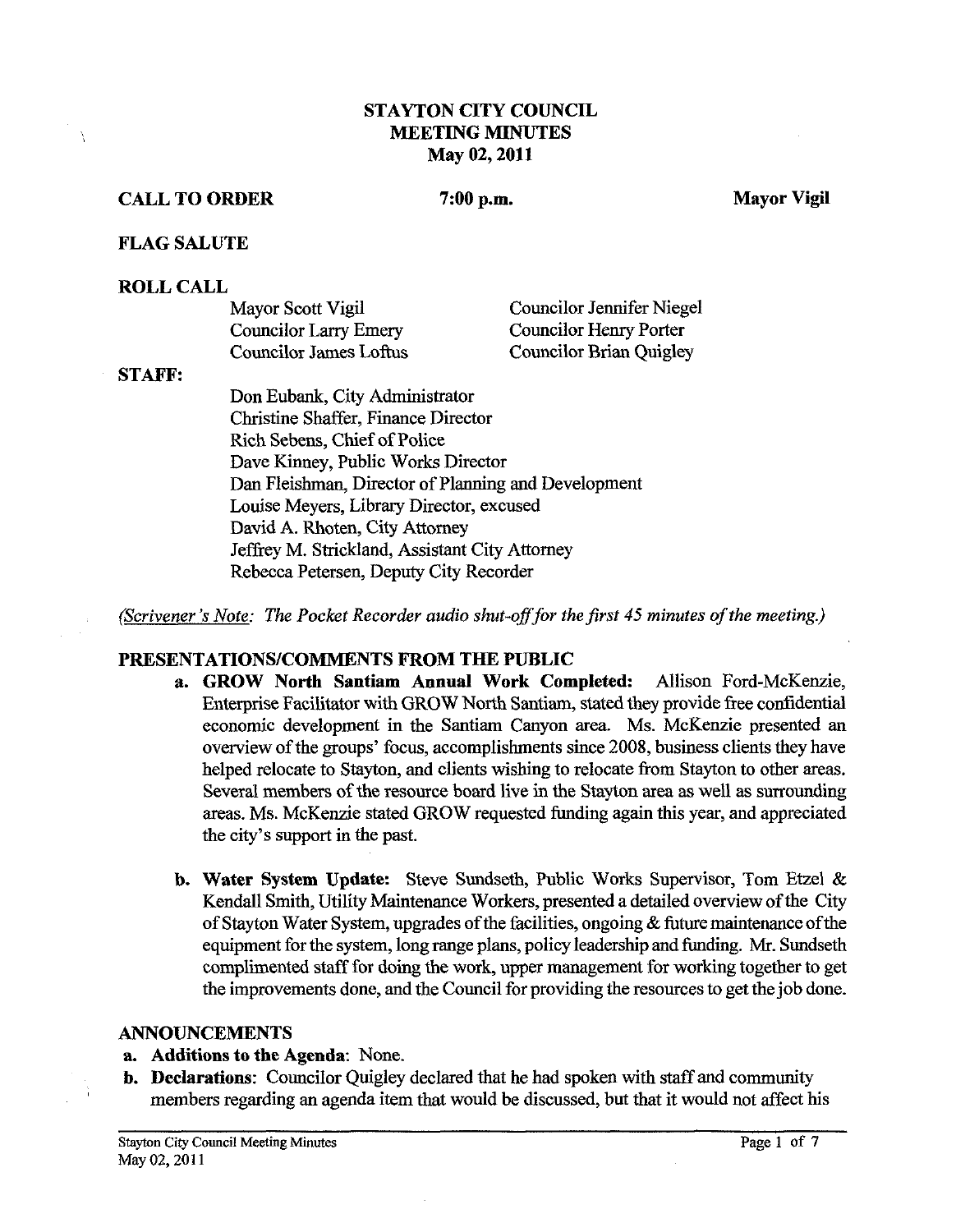decision in anyway.

# CONSENT AGENDA

- a. City Council Meeting Minutes of April **18,2011**
- b. Oregon Public Works Emergency Response Mutual Aid Agreement
- c. Resolution No. 869, Authorizing changes to the adopted **2010-2011** budget
- d. Quitclaim Deed for one foot reserve strip east end of Hollister Street, Estate of Francis Freres

Motion: From Councilor Emery, seconded by Councilor Niegel to approve the consent agenda. Motion passed: 5:O.

# *Mayor Vigil changed the order of business for some of the agenda items.*

# UNFINISHED BUSINESS

# Second Reading of Ordinance No. 934 re: Drug Paraphernalia

- a. Staff Report: Chief Sebens stated that since the Council's last meeting, he had met with the store owner selling drug paraphernalia and that they were willing to comply with removing the items in question.
- b. Council Deliberation: Councilor Loftus stated he was concerned with the liability issue for the city if someone had a pipe with residue on it, that it would be assumed to be drugs. Chief Sebens stated that in the field when an officer pulls someone over, they have a test kit to check the residue. If the residue is not illegal then the person is on their way. Councilor Emery stated that he was in favor of the ordinance. Councilor Ouigley stated that he researched the ordinance further and it mirrors state statute, therefore he no longer had an issue with it.

# c. Council Decision:

Motion: From Councilor Emery, seconded by Councilor Niegel to approve Ordinance No. 934 as presented. Motion passed: 5:O.

A recess was called at 8:05 pm, and re-convened at 8:10 pm.

# PUBLIC HEARINGS

# Proposed Rate Increase for Solid Waste Management in the City of Stayton

- a. Commencement of public hearing: Mayor Vigil opened the public hearing at 8: 10 pm. He read the opening statement.
- b. Ex parte contact, conflict of interest, bias, etc: Councilor Loftus declared that at the break he had a conversation with David Rhoten, City Attorney regarding Marion County Solid Waste.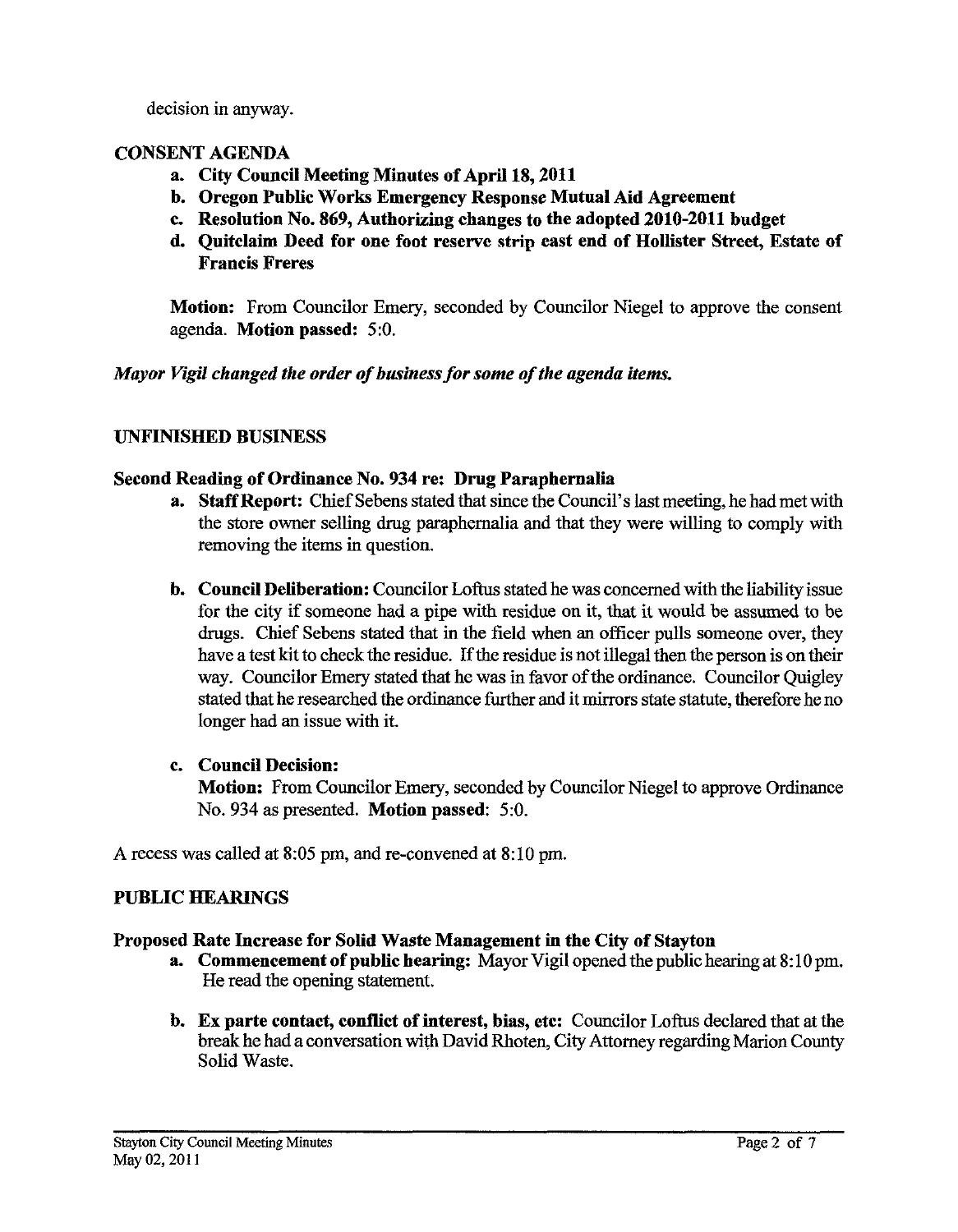- c. Staff Report: Ms. Shaffer reviewed the staff memorandum included in the packet materials.
- d. Applicant's Testimony: Carol Dion, General Manager with Allied Waste, Steve Brurnrn, Controller, and Brett Davis, Operations Manager were present to answer questions.
- e. Proponent's Testimony: None.
- f. Opponent's Testimony: None.
- g. General Testimony: None.
- h. Questions from the Public: None.
- i. Questions from the Council: Mayor Vigil asked why Silverton gets weekly recycle service and Stayton does not. **Mr.** David stated Silverton was originally on a pilot program that offered weekly recycle for an additional fee. If more recycle bins are needed Allied Waste will provide them for a nominal fee, he said.
- j. Staff Summary: None.
- **k** Applicant's Summary: None.
- 1. Close of Hearing: There being no additional testimony, Mayor Vigil closed the public hearing.

## Santiam Park - Exemption of Public Bidding Process

- a. Commencement of public hearing: Mayor Vigil opened the public hearing at 8:40 pm. He read the opening statement.
- b. Ex parte contact, conflict of interest, bias, etc: none
- c. Staff Report: Mr. Kinney reviewed the staff memorandum included in the packet materials.
- d. Proponent's Testimony: None.
- e. Opponent's Testimony: None.
- f. General Testimony: None.
- g. Questions from the Public: None.
- **h.** Questions from the Council: Councilor Loftus asked if any bids other **than** Slayden's had been received. Mr. Kinney stated no.
- i. Staff Summary: none.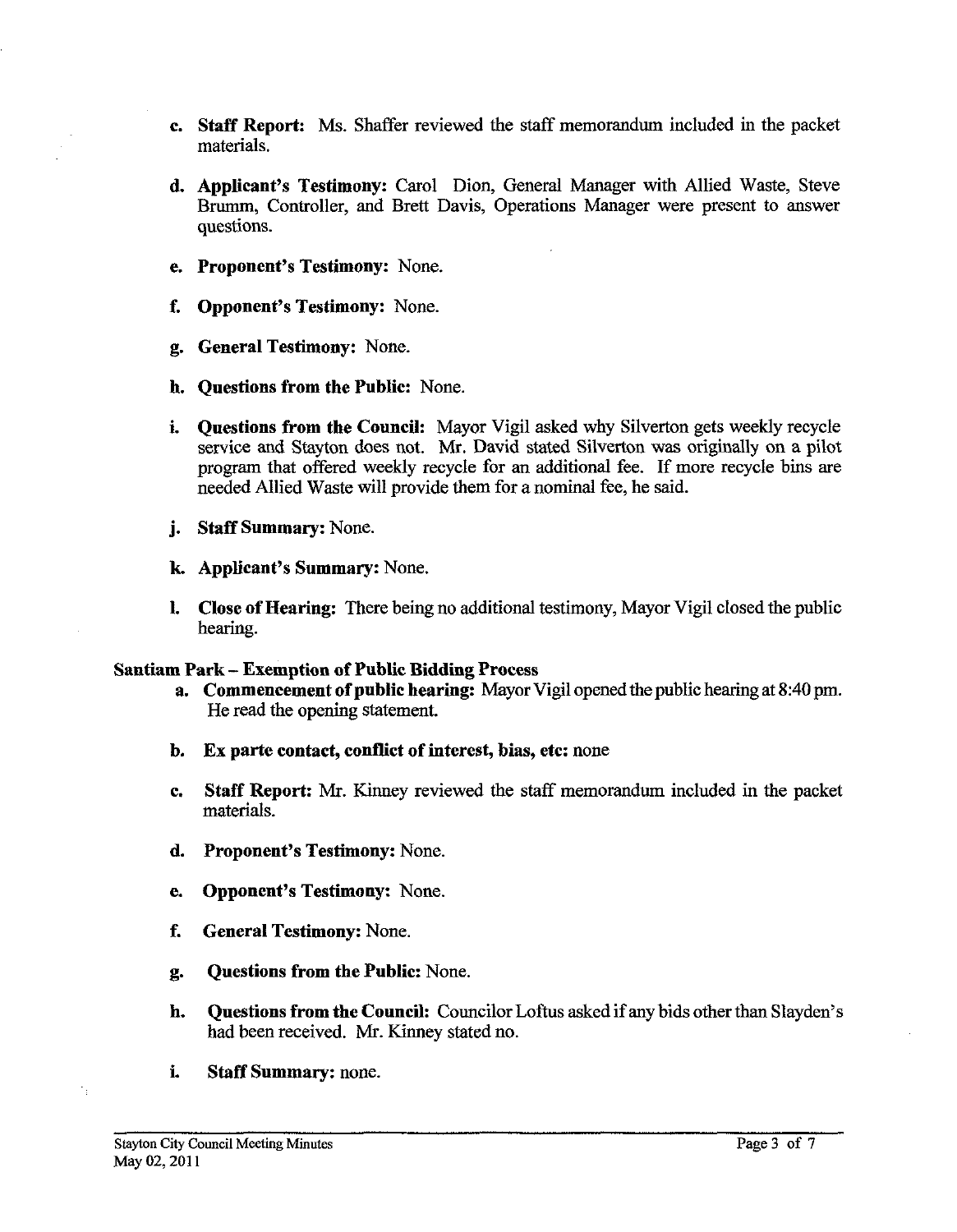- **j. Close of Hearing:** Mayor Vigil closed the public hearing at 8:50 pm.
- **k. Council Deliberation:** Councilor Emery asked if the grant application would be affected in any way by not following the bid process. Mr. Kinney stated that the city's legal staffreviewed it and that they were ok with it.

## **1. Council Decision:**

**MOTION:** From Councilor Loftus, seconded by Councilor Niegel, to approve the exemption from public bidding requirements for Santiam Park Improvements, and adoption of the findings dated April 2011.

## **MOTION PASSED:** 5:O.

## **NEW BUSINESS**

## **Ordinance No. 931 Amending 8.04 Health** & **Safety Re: Graffiti**

- **a. Staff Report:** Chief Sebens reviewed the staff memorandum included in the packet materials. The ordinance would help encourage owners to get the graffiti cleaned up on their properties he said.
- **b. Council Deliberation:** Councilor Loftus asked if offenders are caught. Chief Sebens stated that they were. Councilor Loftus asked if the perpetrator has to clean up the graffitti. Chief Sebens stated that Oregon State Statute provides that they can be required to do so. If the offender is ajuvenile and is sent to Peer Court, Peer Court can require the juvenile to clean it up the graffiti. Mr. Kinney stated that currently individuals performing Community Service work are utilized in the city park system. Councilor Emery stated that the ordinance needs a time frame. Chief Sebens stated that the time frame is addressed in another section of the code.

## **c. Council Decision:**

**MOTION:** From Councilor Niegel, seconded by Councilor Emery, to approve Ordinance No. 931, Amending 8.04 Health  $\&$  Safety RE: Graffiti, as written.

**DISCUSSION:** Councilor Quigley stated that as long a mechanism is in place to help those property owners that cannot afford to cover up paint, ie: seniors, he supports the ordinance.

# **MOTION PASSED:** 5:O.

# **Ordinance No. 935 Business Licenses, Permits** & **Regulations**

**a. Staff Report: Mr.** Fleishman reviewed the staff memorandum included in the packet materials regarding Title 5, establishing the provisions in the code that require certain business operations to receive a license from the City. The proposed draft ordinance was forwarded to the Council for their input, and concerns raised by Councilors Emery & Quigley have been addressed with no additional changes to the draft. Generally the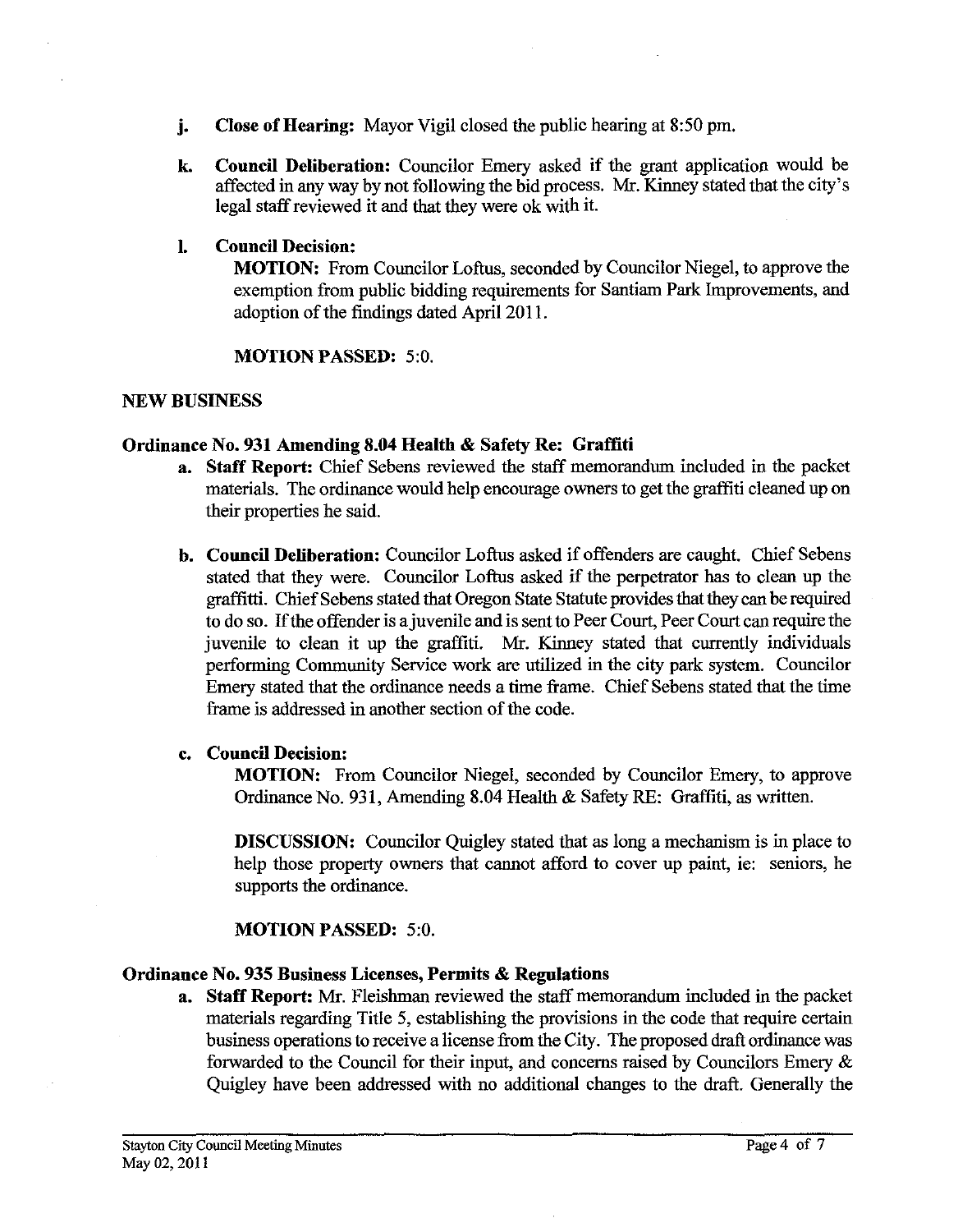amendments include clarifying the code, repealing provisions that conflict with state law by deleting licensing requirements for occupations or activities for which municipalities have been pre-empted by state law. A distinction is made between itinerant merchants and solicitors, as currently the terms are defined together and how the city actually applies the licensing makes a distinction. An itinerant merchant is one that sets up temporarily and the customer comes to them. A solicitor goes door to door and sells or takes orders for their services. The specific fees for licenses are removed fiom the code and the fees would be reflected in a resolution. The code would allow minors to purchase items in a secondhand store. A provision in the current code does not allow minors to sell items to a second hand store, and the proposed code does not change that. The ability of the City Administrator or City Council to waive various provisions of the Code is also being repealed.

Mr. Fleishman stated with the ordinance officer being eliminated, the Council may wish to consider repealing the provision for amusement devises. If you have no personnel to conduct background checks, licensing, etc. the city may wish to reconsider.

**Council Deliberation:** Councilor Loftus asked ifthe proposed ordinance would prohibit a farmers market. Mr. Fleishman stated that the proposed code says that apermit is not needed if you are selling the goods on the property of where they were raised. Therefore, those selling farm products, under the current code, are exempt fiom needing an itinerant license. Referring to fundraising events or activities, Councilor Niegel stated the proposed code states a fee would not be required but that they would need to register with the City. Would this be worth while if the City does not have the staffto enforce it, as it would make more work for the scouts, school groups, etc. needed to register? Mr. Fleishman stated that if you eliminate the itinerant merchant license all together it would take away part of it, but if non-profits are going door to door, they would still need to meet the solicitation requirements. Councilor Porter asked how effective or how necessary would the ordinance be if there is no one to enforce it. Referring to page 2, collectable definition, Councilor Emery pointed out that there are a lot of collectables that are not necessarily written materials. Mr. Fleishman stated the definition of collectables falls under second hand dealers. Councilor Loftus asked what classification would antique dealers come under. Mr. Fleishman stated it would be a second hand dealer.

#### **Council Decision:**

**MOTION:** From Councilor Loftus, seconded by Councilor Quigley, to amend Title 5 Business Licenses, Permits & Regulations to include staffs recommendation of removing itinerant merchants section and amusement licensing requirements, and adopt Ordinance No. 935, includmg Councilor Niegels suggestion of deleting the registration requirement of civic organizations, but require it if they are soliciting.

**DISCUSSION:** Councilor Porter asked for consideration of removing the requirement of fees for second hand stores with no ordinance officer or staff to collect the fees. Councilor Loftus withdrew is motion, and Councilor Quigley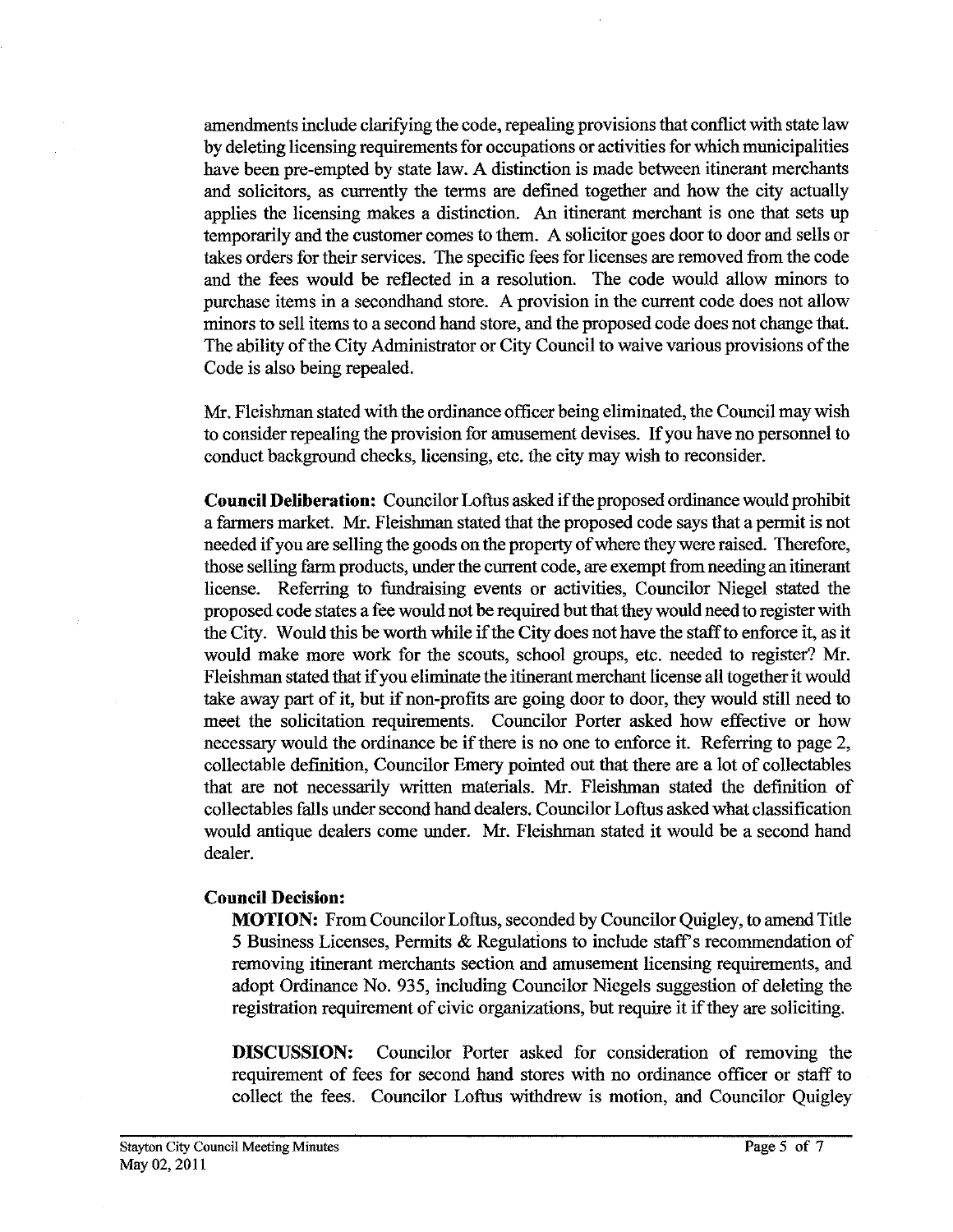removed his second.

**AMENDED MOTION:** From Councilor Loftus, to adopt Ordinance No. **935,** Title **5** Business Licenses, Permits & Regulations, incorporating the recommendations of Councilor Porter, Councilor Niegel, and staff, and to remove the itinerant merchant licensing requirement in the absence of an code ordinance officer, remove the second hand fees, remove the provision for non-profits as itinerant merchants but do require them as solicitors, remove the amusement devices licensing requirements.

**DISCUSSION:** Mr. Fleishman stated that if the itinerant merchants licensing requirements were going to be removed, non-profits would not need to register as itinerant merchants. Councilor Niegel clarified that she would recommend eliminating any registration requirements of civic groups going door to door, and to require licensing for non-civic organizations going door to door. Councilor Loftus withdrew his motion.

**MOTION:** From Councilor Loftus, seconded by Councilor Emery, to send the ordinance back to staff for the first re-consideration of the second draft. **MOTION PASSED: 5:O** 

#### **Resolution No. 868, Proposed Rate Increase for Solid Waste Management**

- **a. Staff Report:** Ms. Shaffer reviewed the staff memorandum included in the packet materials.
- **b. Council Deliberation:** Councilor Emery asked if the rate increase was not approved, would garbage still be picked up. Ms. Shaffer answered in the affirmative and stated that without a rate increase, the city would be asking a for profit company to not make a profit on their business. Mr. Davis stated the company did take into consideration the economic community and how a rate increase would impact them.

## **c. Council Decision**

**MOTION:** From Councilor Emery, seconded by Councilor Quigley, to move to approve Resolution No. 868, Establishing Rates for Solid Waste Management Services in the City of Stayton.

**DISCUSSION:** Councilor Quigley stated that he was not in favor of rate increases, but that Allied Waste was just trying to recoup their costs.

**MOTION PASSED: 5:O.** 

## **STAFFICOMMISSION REPORTS** - **None.**

## **PRESENTATIONS/COMMENTS FROM THE PUBLIC** - **None.**

**BUSINESS FROM THE CITY ADMINISTRATOR - Mr. Eubank reminded council**